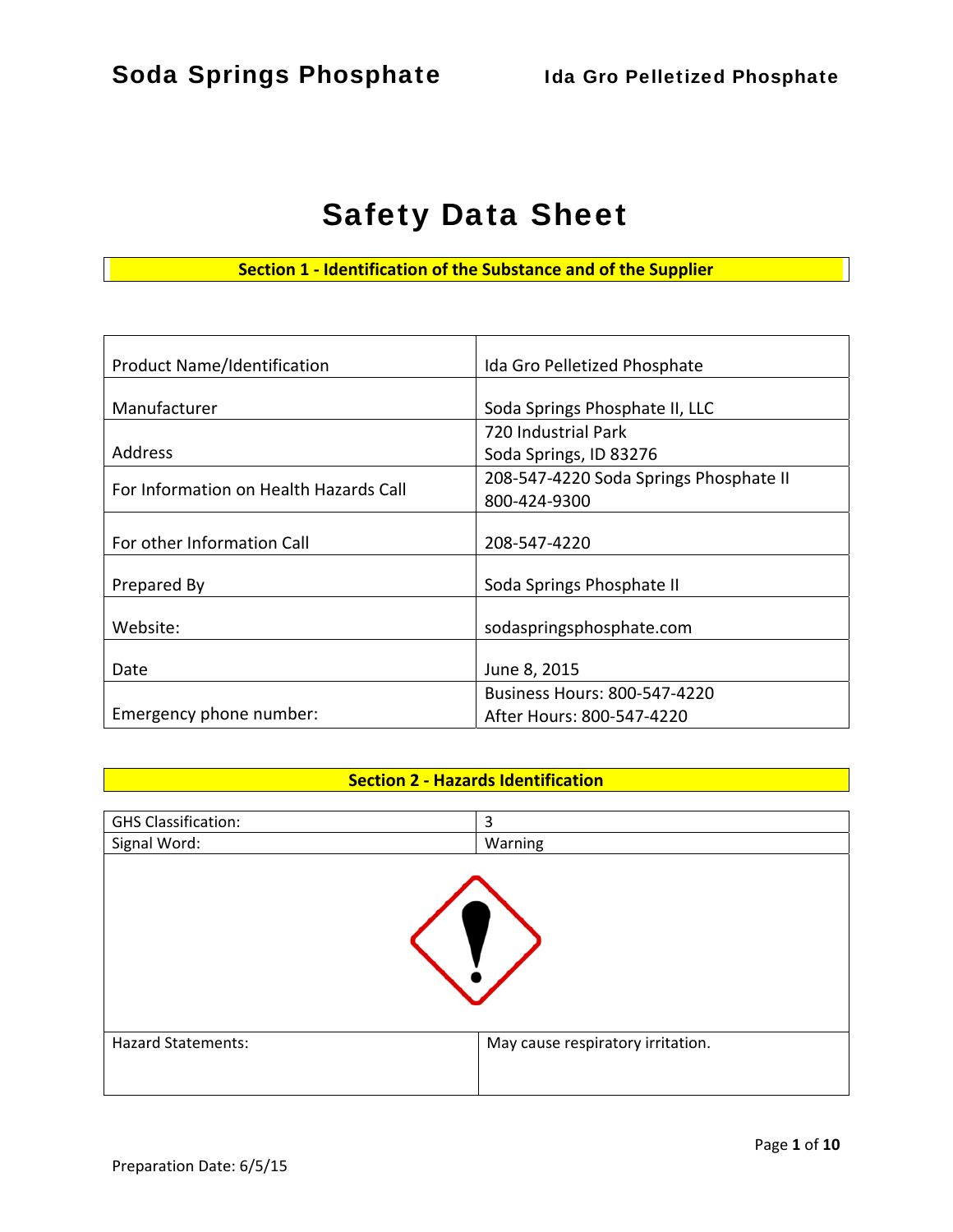| <b>Precautionary Statements:</b> | Avoid breathing dust.<br>$\bullet$<br>Use only outdoors or in a well ventilated<br>٠<br>area.<br>If inhaled: Remove victim to fresh air and<br>$\bullet$<br>keep at rest in a position comfortable for<br>breathing.<br>Call a Poison Control Center or physician if<br>$\bullet$<br>accidentally inhaled or ingested.<br>Dispose of contents in accordance with<br>$\bullet$<br>local, regional, national regulations. |  |
|----------------------------------|-------------------------------------------------------------------------------------------------------------------------------------------------------------------------------------------------------------------------------------------------------------------------------------------------------------------------------------------------------------------------------------------------------------------------|--|
| Appearance:                      | This product is granular pellet, tan/light gray. (See                                                                                                                                                                                                                                                                                                                                                                   |  |
|                                  | also Section 9.)                                                                                                                                                                                                                                                                                                                                                                                                        |  |

#### **Emergency Overview:**

May cause skin or respiratory irritation based on prolonged or repeated overexposure to high concentrations. Irritation is believed to be mild to moderate and reversible.

This product is not expected to produce any unusual hazards during normal use. Exposure to high dust levels may irritate the skin, eyes, nose, throat, or upper respiratory tract. This product does not present an inhalation, ingestion, or contact health hazard unless subjected to operations such as sawing, sanding or machining which result in the generation of airborne particulate. This product contains quartz (crystalline silica) as a naturally occurring constituent.

#### **Acute Effects of Exposure:**

 Inhalation: May cause minor to moderate irritation. Exposure to dust generated during the handling or use of the product may cause temporary irritation to eyes, skin, nose, throat, and upper respiratory tract. Persons subjected to large amounts of this dust will be forced to leave area because of nuisance conditions such as coughing, sneezing and nasal irritation. Labored breathing may occur after excessive inhalation. If respiratory symptoms persist, consult physician.

 **Ingestion:** May cause irritation to the esophagus and stomach, abdominal spasms and pain. Contact Poison Control if swallowed.

 **Skin Contact:** May cause minor irritation.

 **Eye Contact:** Dust can cause temporary mechanical irritation of eyes. If burning, redness, itching, pain or other symptoms persist or develop, consult physician. May cause minor irritation. Chronic Effects of Exposure:

 **Target organs:** Eyes, skin and respiratory system.

 **Symptoms:** Irritation of the eyes, skin, mucous membranes, upper respiratory system; cough, sneezing, rhinorrhea (discharge of thin nasal mucus).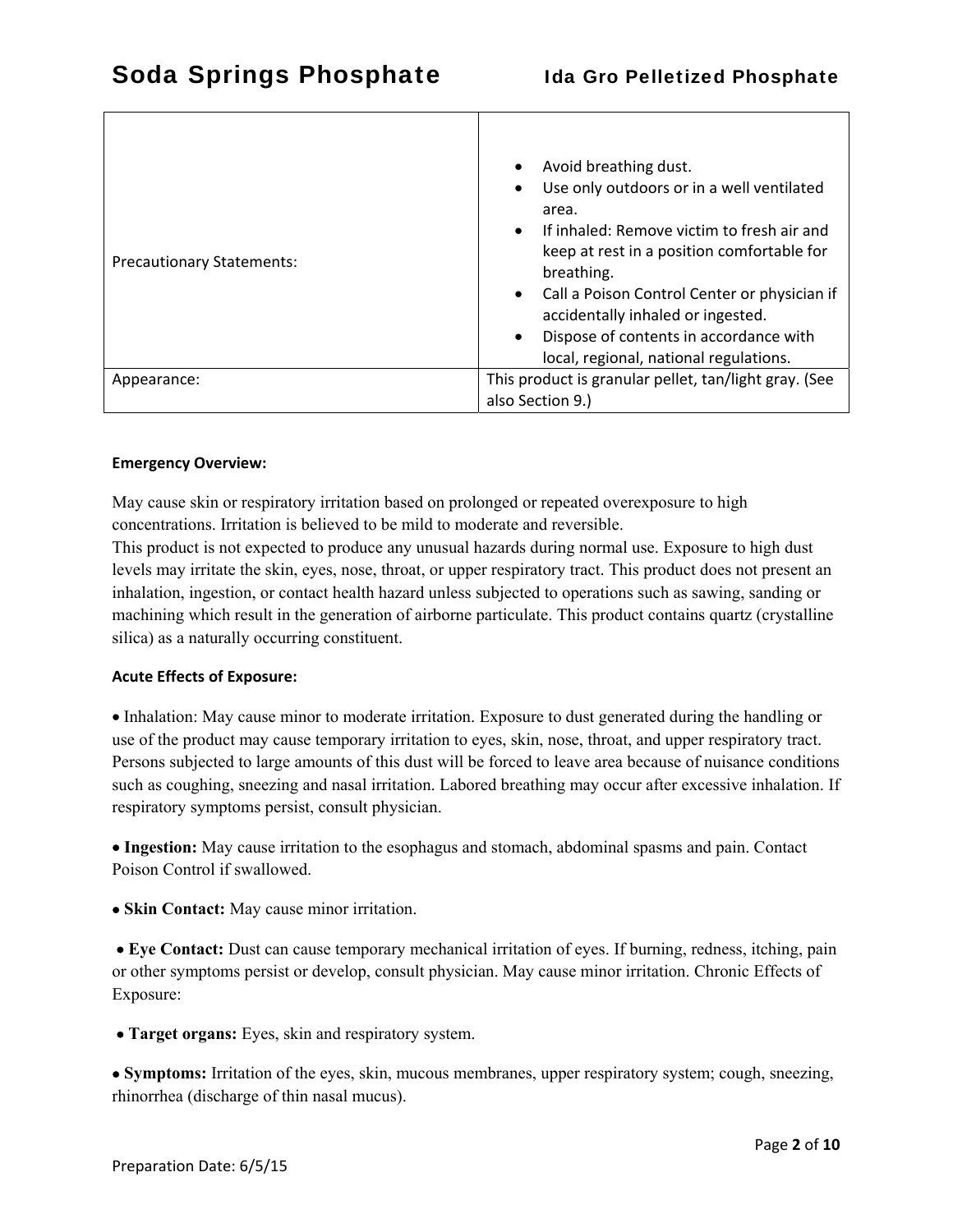**Cancer:** Product may contain crystalline silica as a normal environmental constituent. The amount present based on recent tests indicated less than the mandatory reporting level of 0.1% by weight. Exposures to respirable crystalline silica are not expected during the normal use of this product; however, actual levels can be determined by industrial hygiene exposure testing. Prolonged and repeated exposure to airborne free respirable crystalline silica can result in lung disease (i.e., silicosis) and/or lung cancer. The development of silicosis may increase the risks of additional health effects. The risk of developing silicosis is dependent upon the exposure intensity and duration. Note: Many soil types contain more than 0.1% crystalline silica. This product may add an insignificant level to the overall silica exposure.

### **Section 3 - Physical Data**

| Boiling Point $(^{\circ}F)$ | N/A       |  | Specific Gravity $(H^2O=1)$                       | 1.6 |
|-----------------------------|-----------|--|---------------------------------------------------|-----|
| Vapor Pressure (mm Hg)      | $\rm N/A$ |  | Percent Volatile (vol %)                          | N/A |
| Vapor Density $(Air=1)$     | N/A       |  | <b>Evaporation Rate</b>                           | N/A |
| Solubility in Water         |           |  | Not soluble in water                              |     |
| Appearance and Odor         |           |  | Brown to black granular with slight molasses odor |     |

## **Section 4 Health - Hazard Data**

| <b>Inhalation:</b>   | Prolonged inhalation of respirable silica may<br>cause scaring of the lungs with cough and<br>shortness of breath. (silicosis) Remove to fresh<br>air. If not breathing, give artificial respiration.<br>If breathing difficulty or coughing persists,<br>seek medical attention.                                                                                           |
|----------------------|-----------------------------------------------------------------------------------------------------------------------------------------------------------------------------------------------------------------------------------------------------------------------------------------------------------------------------------------------------------------------------|
| <b>Ingestion:</b>    | May cause gastric irritation, nausea, vomiting,<br>abdominal burning and cramp like pain.<br>Chronic exposure to excessive levels of<br>fluoride containing dusts may cause excessive<br>calcification of the bone and ligaments of the<br>ribs, pelvis and spinal column. Give large<br>amounts of water. If symptoms are severe or<br>persistent seek medical assistance. |
| <b>Skin Contact:</b> | Prolonged contact may be slightly irritating<br>due to drying of the skin. Wash thoroughly<br>with neutral soap and water. Seek medical<br>attention if skin irritation persists or if skin<br>rashes or dermatitis develop.                                                                                                                                                |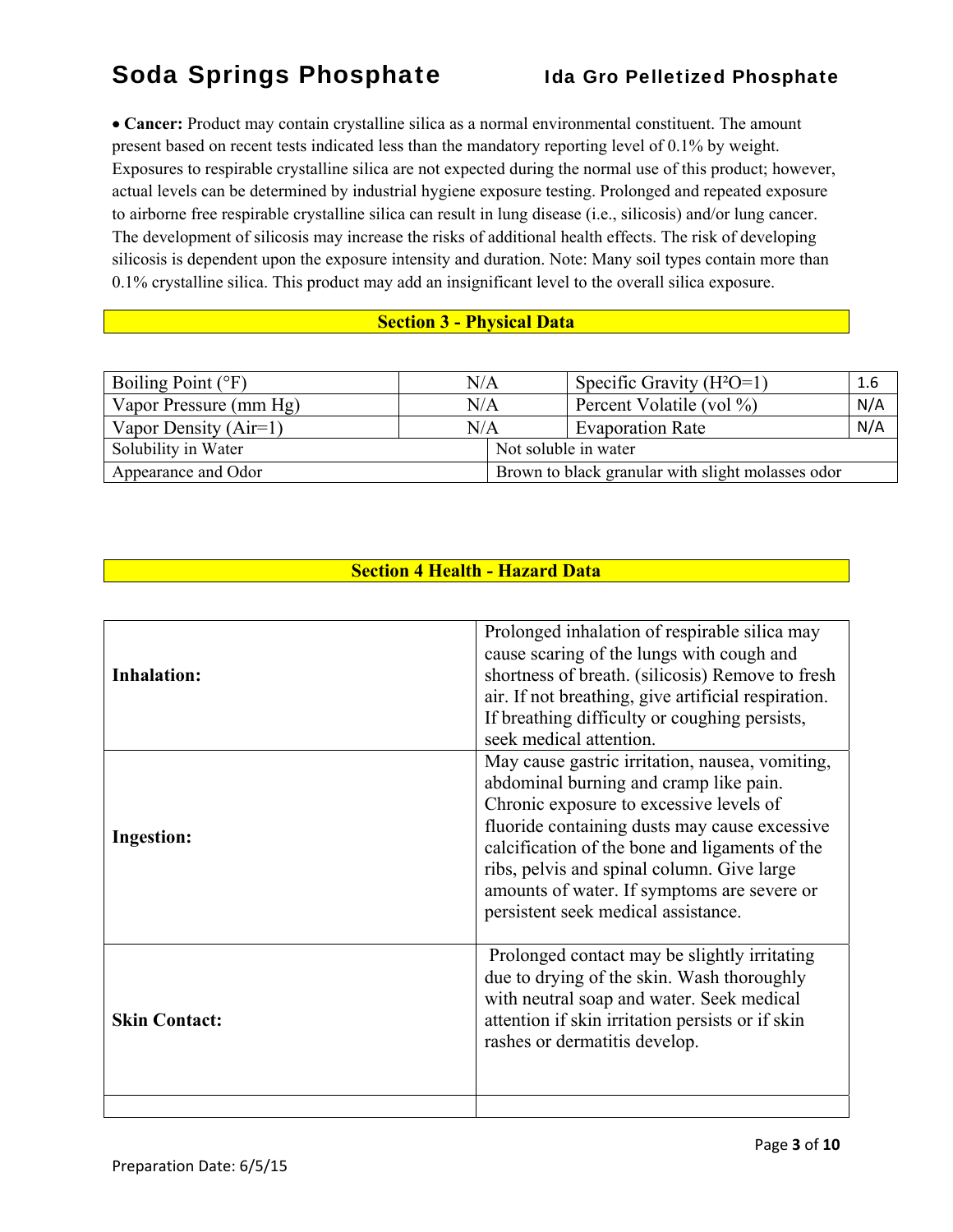| <b>Eye Contact:</b> | Dust may be irritating to eyes. If the material<br>gets into the eye, flush the eye under running<br>water for at least 15 minutes. If easy to do,<br>remove contact lenses and continue to flush |
|---------------------|---------------------------------------------------------------------------------------------------------------------------------------------------------------------------------------------------|
|                     | with water.                                                                                                                                                                                       |

**Potential Symptoms:** Irritation of the eyes, skin, mucous membranes, upper respiratory system, cough, sneezing, rhinorrhea (discharge of thin nasal mucous), nosebleed.

**Acute Ingestion:** GI blockage if material hardens.

### **Section 5 - Fire and Explosion Hazard Data**

| Flash Point $(°F)$               | None                                    |          |
|----------------------------------|-----------------------------------------|----------|
| Flammability Limits (vol $\%$ )  | LEL: N/A                                | UEL: N/A |
| <b>Extinguisher Media</b>        | As needed for material causing the fire |          |
| Special Fire Fighting Procedures | As needed for material causing the fire |          |
| <b>Explosion Hazards</b>         | None                                    |          |

## **Section 6 - Accidental Medical Release Measures**

| <b>Personal precautions:</b>              | Avoid breathing dust. Stand upwind when           |  |
|-------------------------------------------|---------------------------------------------------|--|
|                                           | loading/unloading and broadcasting.               |  |
|                                           | Use personal protective equipment as              |  |
| <b>Protective equipment:</b>              | recommended in Section 8. (dust mask/             |  |
|                                           | particulate filter)                               |  |
| <b>Emergency procedures:</b>              | Contain spill area and protect from pedestrian    |  |
|                                           | or vehicle traffic.                               |  |
|                                           | Avoid generating dust. Shovel or sweep up         |  |
| Methods and materials for containment and | spilled material and place in suitable container. |  |
| cleaning up:                              | Dispose in accordance with federal,               |  |
|                                           | state/provincial and local requirements.          |  |

## **Section 7 - Handling and Storage**

Precautions for safe handling:

- Keep container closed when not in use.
- Store in dry place.
- Minimize dust generation and accumulation.

### **Section 8 - Exposure Controls/Personal Protection**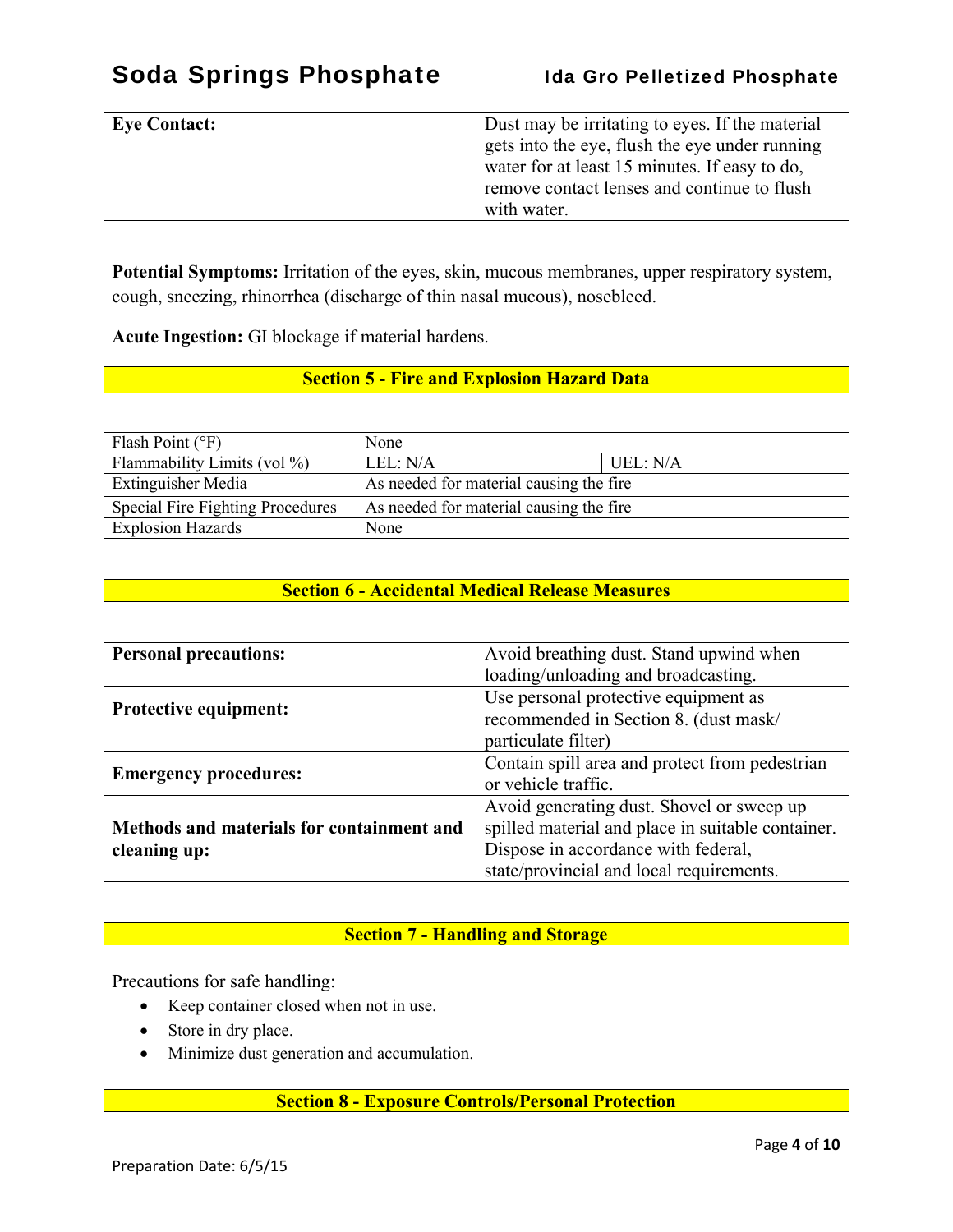| <b>Chemical Name</b>           | Weight% | <b>ACGIH TLV</b>          |
|--------------------------------|---------|---------------------------|
|                                |         | $(mg/m^3)$                |
| Fluorapatite – Ca $10F2(PO4)6$ | 75-80   | 2.5 mg/m <sup>3</sup> (F) |
| Quartz $-SiO2$                 | $6 - 8$ | $0.1 \text{ mg/m}^3$      |

Notes :

- 1. "OSHA" *means Occupational Safety and Health Administration.*
- 2. "PEL" *means (OSHA) permissible exposure limit.*
- 3. "ACGIH" *means American Conference of Governmental Industrial Hygienists.*
- 4. "TLV" *means Threshold Limit Value.*
- 5. "TWA" *means time‐weighted average.*

#### **Appropriate engineering controls**

No specific controls needed. Ventilate to keep airborne concentrations below exposure limits. Use of an enclosed tractor cab with particulate air filtration can reduce the risk of inhaling dusts and soils during application.

#### **Personal Protection Equipment (PPE)**

**Skin Protection:** Direct skin contact should be avoided by wearing long sleeved shirts and long trousers and gloves (leather or equivalent). Disposable particulate coveralls may be used when conditions warrant.

**Eye Protection:** Safety spectacles or goggles.

**Respiratory Protection:** Occupational Safety and Health Administration (OSHA) Regulations (29 CFR 1910.134 ‐ Respiratory Protection) must be followed whenever work conditions require a respirator. A

National Institute for Occupational Safety and Health (NIOSH) approved particulate respirator is recommended when engineering controls are not feasible, or while engineering controls are being instituted, and if an OSHA PEL or ACGIH TLV is exceeded.

**Personal Hygiene:** Work clothing should be washed regularly. Wash hands before eating, drinking, or using tobacco products. Wash exposed skin with soap and water.

Use only with adequate ventilation/personal protection.

#### **Section 9 - Physical and Chemical Properties**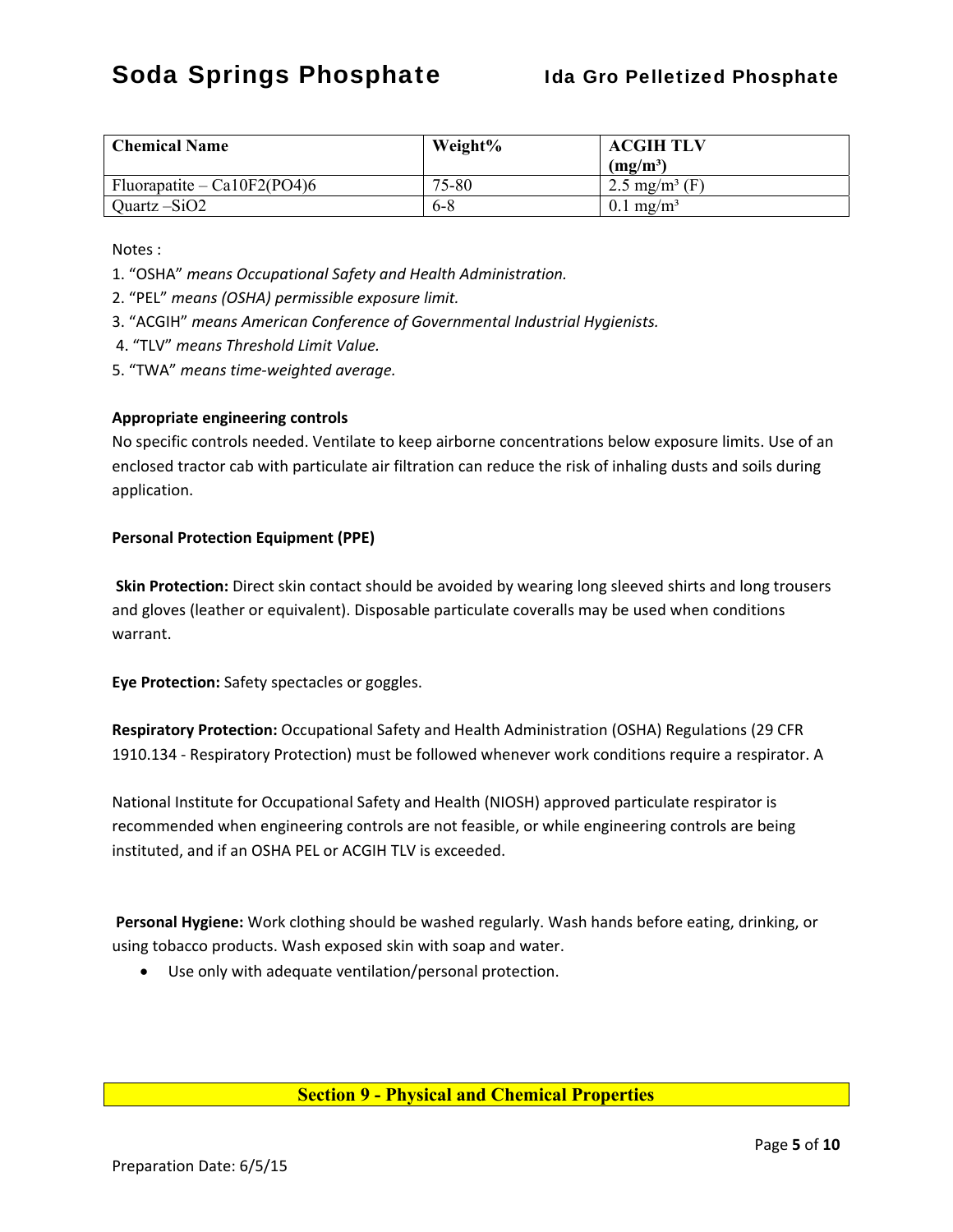| <b>Property</b>               | Value                      | <b>Property</b>               | Value                |
|-------------------------------|----------------------------|-------------------------------|----------------------|
| Appearance (physical          | Granular; light gray       | <b>Upper/lower</b>            | Not Applicable       |
| state, color, etc.):          |                            | flammability or               |                      |
|                               |                            | explosive limits:             |                      |
| Odor:                         | None                       | <b>Vapor Pressure:</b>        | Not Applicable       |
| <b>Odor Threshold</b>         | Not Applicable             | <b>Vapor Density:</b>         | Not Applicable       |
| pH:                           | $\leq$ 9 but may be as low | Specific gravity or           | $2.19$ g/cc          |
|                               | as 4 in sodium.            | relative density:             |                      |
| <b>Melting point/freezing</b> | <b>NA</b>                  | Solubility(ies):              | Soluble in water     |
| point:                        |                            |                               |                      |
| <b>Initial boiling point</b>  | Not Applicable             | <b>Partition coefficient:</b> | Not Applicable       |
| and range:                    |                            | n-octane/water:               |                      |
| <b>Flash point:</b>           | Not Applicable             | <b>Auto ignition</b>          | Not Applicable       |
|                               |                            | temperature:                  |                      |
| <b>Evaporation rate:</b>      | Not Applicable             | Decomposition                 | $1450^{\circ}$ C     |
|                               |                            | Temperature:                  |                      |
| <b>Flammability (solid,</b>   | Not Applicable             | Viscosity:                    | Not Applicable       |
| gas):                         |                            |                               |                      |
| <b>Physical State:</b>        | Solid                      | <b>Corrosivity towards</b>    | 0.56 millimeters per |
|                               |                            | steel:                        | year                 |

### **Section 10 - Stability and Reactivity**

| Stability                                                     | Stable. |  |
|---------------------------------------------------------------|---------|--|
| Conditions to Avoid                                           | None    |  |
| Incompatibility (materials to avoid)                          |         |  |
| <b>Strong Acids</b>                                           |         |  |
| Hazardous Decomposition Products                              |         |  |
| Silicon Tetrafluoride, Hydrogen Fluoride and Hydrogen Sulfide |         |  |
| Will Not Occur<br>Hazardous Polymerization                    |         |  |
| Conditions to Avoid                                           | None    |  |

## **Section 11 - Toxicological Information**

**Note:** No specific data are available for the product as a whole, so this information pertains to calcium sulfate dihydrate.

#### **Human Data (Calcium Sulfate Dihydrate)**

**Likely routes of exposure:** inhalation, ingestion, skin and eye contact.

**Symptoms:** Irritation of the eyes, skin, mucous membrane, upper respiratory system; cough, sneezing, rhinorrhea (discharge of thin nasal mucus), nosebleed.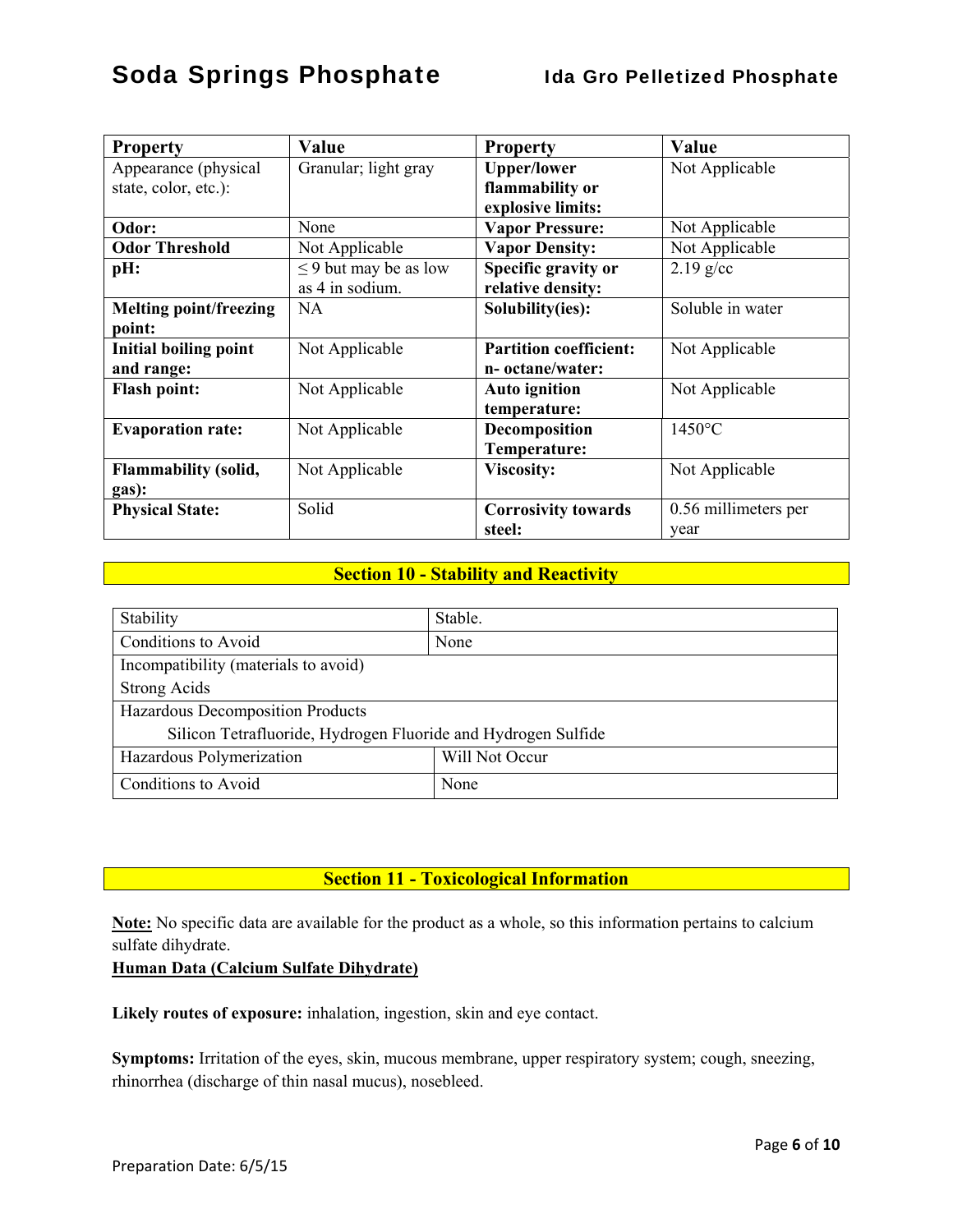**Acute ingestion:** Irritation to the esophagus and stomach, abdominal spasms and pain. GI blockage if material hardens.

**Health Effects:** Nuisance particulate (accumulation in lungs).

**Delayed and immediate effects:** None known.

**Chronic effects from short and long-term exposure:** None known.

#### **Animal Data (Calcium Sulfate Dihydrate)**

#### **Acute Oral Toxicity**

Species: Rat (Sprague-Dawley) Route of Administration: Oral (gavage) Method: OECD Test Guideline 420 (Acute Oral Toxicity-Fixed dose procedure) 2,000 mg/kg body weight of test substance was administered to 4 female rats during main study (50, 300and 2,000 mg/kg body weight administered during sighting study). No mortality, no specific clinical signs observed during test period.

LD50 (Lethal Dose): > 2,000 mg/kg body weight (category 5 under Harmonized Integrated Classification System for Human Health and Environmental Hazards of Chemical Substances and Mixtures).

#### **Skin Irritation**

Species: Rabbit (New Zealand White) Test Type: In vivo Method: OECD TG 404 (1991) "Acute Dermal Irritation/Corrosion" Exposure Period: 4 hours 500 mg/site/rabbit No erythema, no eschar and no oedema (score of zero under OECD method: grading of skin reaction) was observed at the skin on the backs of three rabbits during test period. Result: Not irritating

#### **Skin Sensitization**

Species: Guinea pig (Hartley) Test Type: Buehler test Method: OECD TG 406 (1991) "Skin Sensitization" Exposure Period: hours/week for 3 consecutive weeks 0.4 grams/site/guinea pig was applied topically with an occluded patch to the backs of 40 male guinea pigs. After 6 hours, the material was removed and the skin was examined using the sensitization grading system. Result: Not sensitizing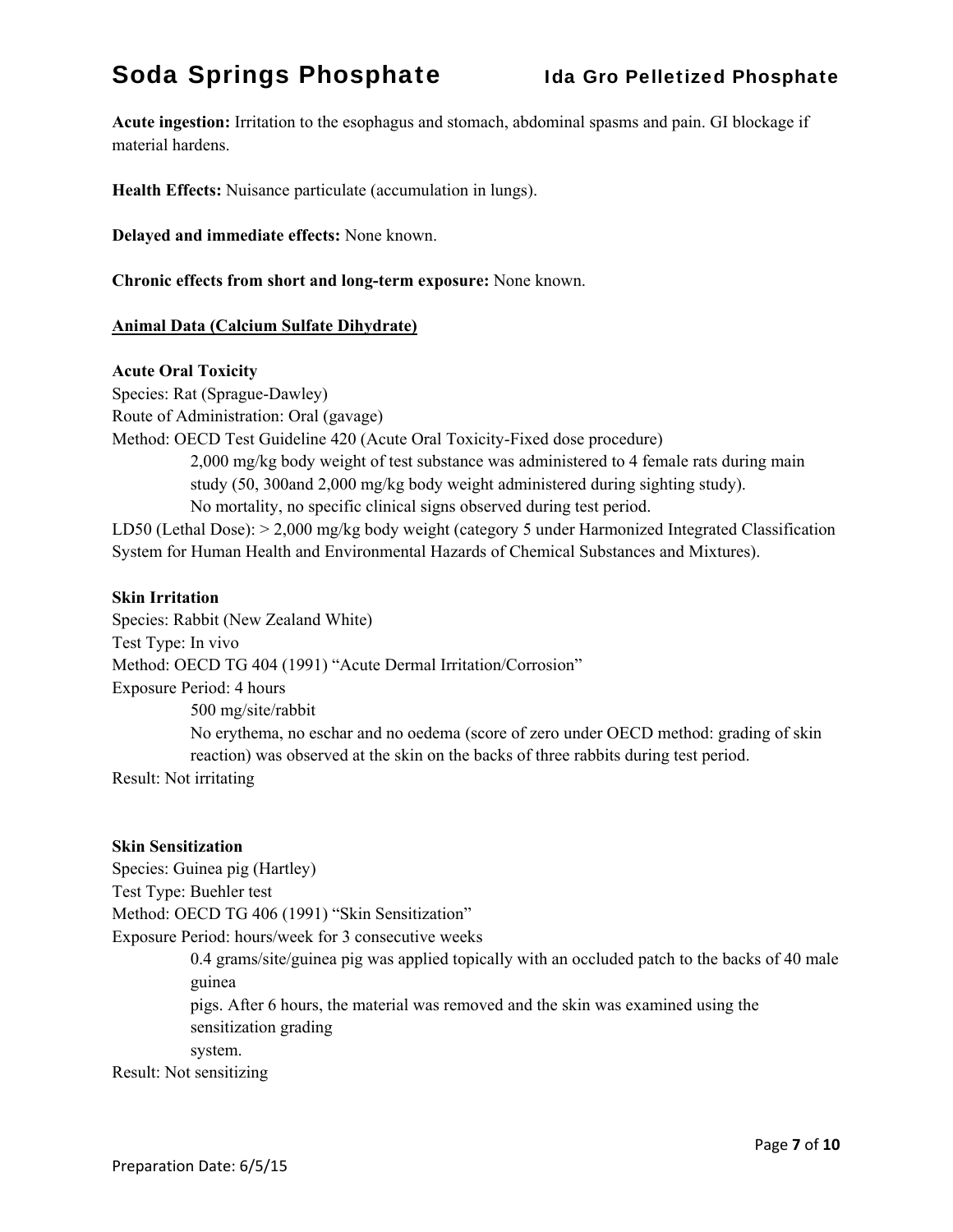**No acute inhalation toxicity, acute dermal toxicity, acute toxicity (other routes of administration), corrosiveness/irritation, or eye irritation corrosion studies are available.** 

#### **Studies of Mutagenicity and Reproduction/Developmental Toxicity Screening Tests were negative.**

#### **Carcinogenicity**

None of the components are listed as a carcinogen or suspected carcinogen in the U.S. National Toxicology Program (NTP) Report on Carcinogens (latest edition) or has been found to be a potential carcinogen in the International Agency for Research on Cancer (IARC) Monographs (latest editions), or by OSHA. Note: This product may contain small quantities of crystalline silica (<0.1%), which has been identified as a carcinogen by the IARC and U.S. NTP.

#### **Section 12 - Ecological Information**

#### **Ecotoxicity (Calcium Sulfate, Dihydrate)**

#### **Algae**

Method: OECD TG 201, "Alga, Growth Inhibition Test" Test Species: Selenastrum capricornutum Exposure Period: 72 hours Endpoint: Growth Rate EgC50 (Effective growth concentration):  $> 100$  mg/L EbC50(Effective biomass concentration) :  $> 100$  mg/L NOECr (No Observed Effect Concentration – Reproduction): < 100 mg/L NOECb (No Observed Effect Concentration - Biomass): < 100 mg/L No significant difference in growth curve between test and control group.

#### **Fish**

Method: OECD TG 203 "Fish, Acute Toxicity Test" Test Species: Oryzias latipes Type: Static Exposure Period: 96 hours LC50(Lethal Concentration): >100 mg/L No mortality or visible abnormality occurred at the test limit of 100 mg/L.

#### **Invertebrates**

Method: OECD TG 202, "Daphnia sp., Acute Immobilisation Test and Reproduction Test" Test Species: Daphnia magna Type: Static Exposure Period: 48 hours EC50 (Effective Concentration) : >100 mg/L No immobilization or mortality occurred at the test limit of 100 mg/L.

#### **Persistence and degradability**

Not relevant for an inorganic compound.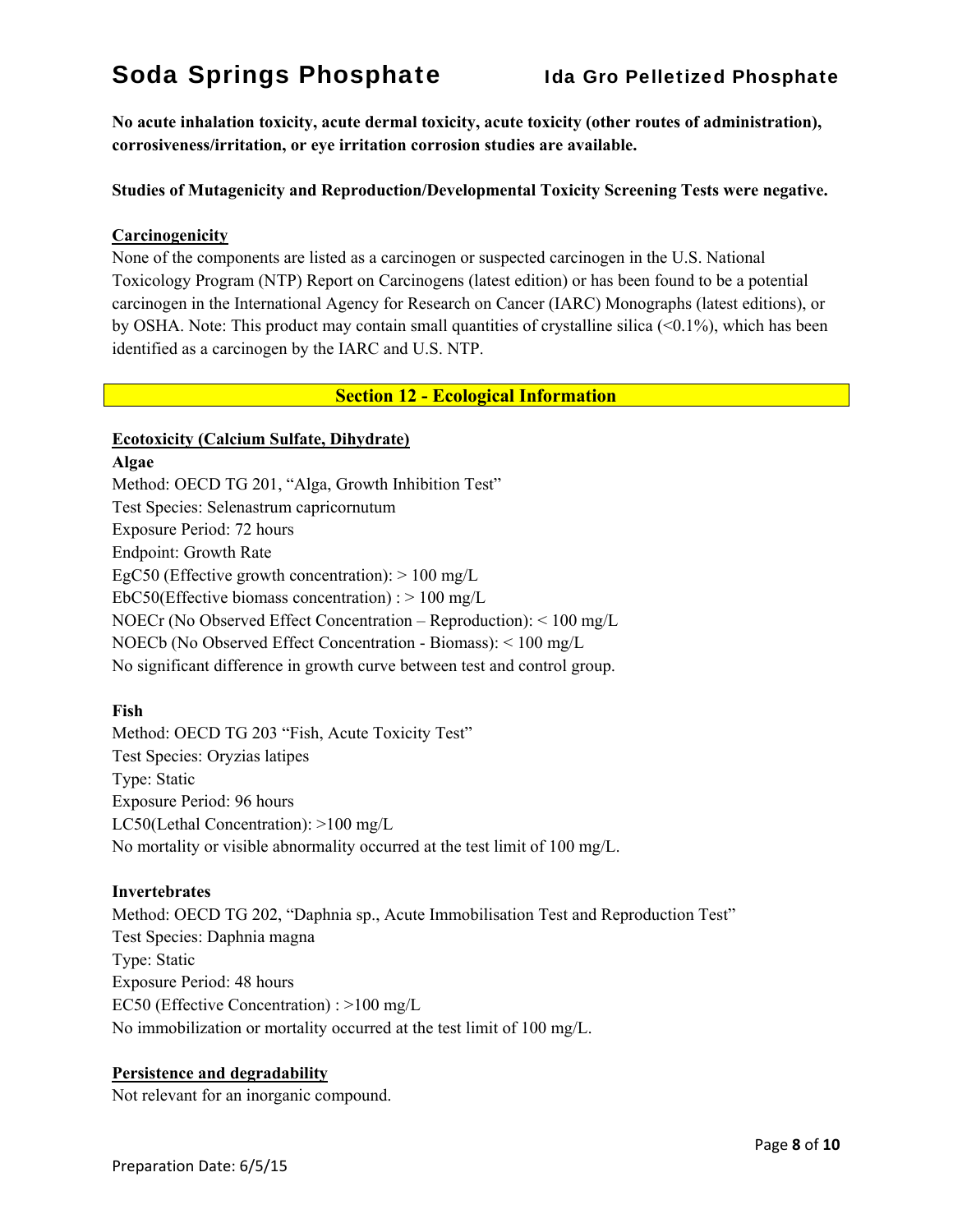### **Bioaccumulative potential**

Bioaccumulation is not expected.

#### **Mobility in soil**

Soluble in water and mobile in soil.

#### **Data regarding terrestrial organisms or other environmental effects were not identified.**

#### **Section 13 - Disposal Considerations**

See Sections 7 and 8 above for safe handling and use, including appropriate hygienic practices.

Recover or recycle if possible. Disposal should be in accordance with applicable local, regional, and national laws and regulations. Local regulations may be more stringent than regional or national requirements.

The information presented below only applies to the material as supplied. The identification based on characteristic(s) or listing may not apply if the material has been used or otherwise contaminated. It is the responsibility of the waste generator to determine the toxicity and physical properties of the material generated to determine the proper waste identification and disposal methods in compliance with applicable regulations.

#### **Section 14 - Transport Information**

UN number: Not classified as a hazardous material by USDOT regulations.

UN proper shipping name: Not applicable.

Transport hazard class(es): Not applicable.

Packing group, if applicable: Not applicable.

**Section 15 - Regulatory Information** 

Regulatory information: This product is not labeled for sale or use in the State of California, thus no Proposition 65 declarations are required.

**Section 16 - Other Information, Including Date of Preparation or Last Revision** 

Date of Preparation of last revision June 6, 2015.

Sources:

 American Conference of Governmental Industrial Hygienists, 2012. TLVs and BEIs Based on The Documentation of The Threshold Limit Values for Chemical Substances and Physical Agents & Biological Exposure Indices, Cincinnati, Ohio.